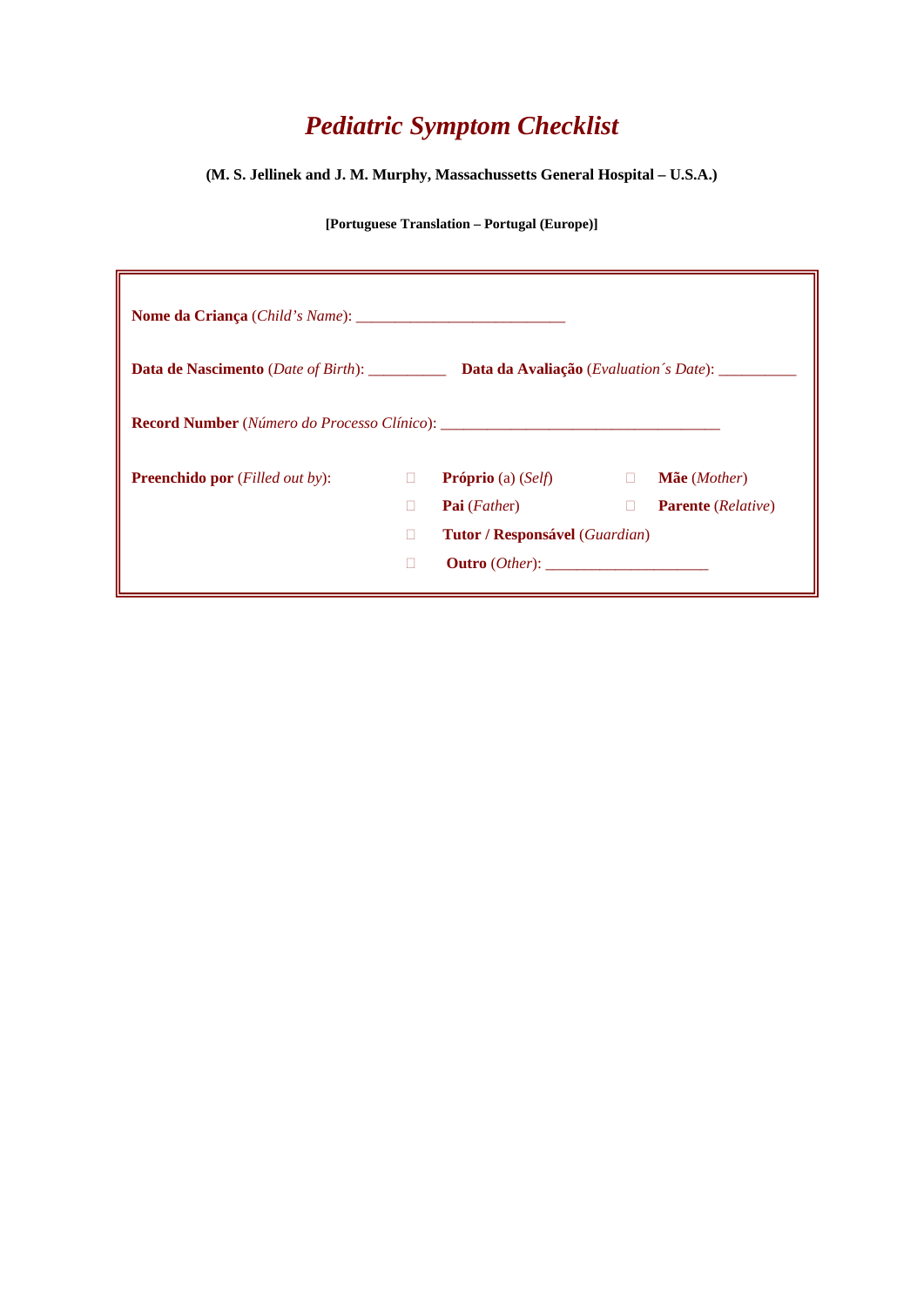| Nas afirmações seguintes, por favor marque com um X a opção que                                                                                   | <b>Nunca</b> | <b>As vezes</b>  | Frequentemente |
|---------------------------------------------------------------------------------------------------------------------------------------------------|--------------|------------------|----------------|
| melhor descreve o seu filho (a):                                                                                                                  | <b>Never</b> | <b>Sometimes</b> | Often          |
| (Please mark under the heading that best describes your child)                                                                                    | (0)          | (1)              | (2)            |
| 1. Queixa-se de dores e mal-estar (Complains of aches and pains).                                                                                 |              |                  |                |
| 2. Passa mais tempo sozinho (a) (Spends more time alone).                                                                                         |              |                  |                |
| 3. Cansa-se facilmente, tem pouca energia (Tires easily, has little energy).                                                                      |              |                  |                |
| 4. Nervoso, incapaz de ficar quieto (a) (Fidgety, unable to sit still).                                                                           |              |                  |                |
| <b>5. Tem problemas com o (a) professor (a) (Has trouble with teacher).</b>                                                                       |              |                  |                |
| 6. Está menos interessado (a) na escola (Less interested in school).                                                                              |              |                  |                |
| 7. Não para quieto (a), parece ligado a um motor (Acts as if driven by a<br>motor).                                                               |              |                  |                |
| 8. Sonha acordado (a) com muita frequência (Daydreams too much).                                                                                  |              |                  |                |
| 9. Distrai-se com muita facilidade (Distracted easily).                                                                                           |              |                  |                |
| 10. Tem medo de situações novas (Is afraid of new situations).                                                                                    |              |                  |                |
| 11. Sente-se triste, infeliz (Feels sad, unhappy).                                                                                                |              |                  |                |
| 12. Está irritável, zanga-se facilmente (Is irritable, angry).                                                                                    |              |                  |                |
| 13. Sente-se desanimado (a), sem esperança (Feels hopeless).                                                                                      |              |                  |                |
| 14. Tem dificuldades em concentrar-se (Has trouble concentrating).                                                                                |              |                  |                |
| 15. Interessa-se menos pelos amigos (Less interested in friends).                                                                                 |              |                  |                |
| 16. Luta com outras crianças (Fights with other children).                                                                                        |              |                  |                |
| 17. Falta à escola (Absent from school).                                                                                                          |              |                  |                |
| 18. As notas da escola baixaram (School grades dropping).                                                                                         |              |                  |                |
| 19. É muito crítico (a) com ele (a) próprio (a) (Is down on him or herself).                                                                      |              |                  |                |
| 20. Consulta o médico, mas este diz-lhe que fisicamente não tem nada<br>(Visits the doctor with doctor finding nothing wrong).                    |              |                  |                |
| 21. Tem dificuldades em dormir (Has trouble sleeping)                                                                                             |              |                  |                |
| 22. Preocupa-se muito (Worries a lot)                                                                                                             |              |                  |                |
| 23. Quer estar perto de si, mais do que antes (Wants to be with you more<br>than before).                                                         |              |                  |                |
| 24. Acha-se mau / má (Feels he or she is bad)                                                                                                     |              |                  |                |
| 25. Arrisca-se desnecessariamente (Takes unnecessary risks)                                                                                       |              |                  |                |
| 26. Magoa-se e queixa-se frequentemente (Gets hurt frequently).                                                                                   |              |                  |                |
| 27. Parece diverter-se menos que antes (Seems to be having less fun).                                                                             |              |                  |                |
| 28. Voltou a agir como se fosse um (a) menino (a) mais novo (a) do que as<br>crianças da idade dele (a) (Acts younger than children his/her age). |              |                  |                |
| 29. Desobedece às regras (Does not listen to rules).                                                                                              |              |                  |                |
| 30. Não mostra os seus sentimentos (Does not show feelings).                                                                                      |              |                  |                |
| 31. Não compreende os sentimentos dos outros (Does not understand other<br>people's feelings).                                                    |              |                  |                |
| 32. Goza com os outros (Teases others).                                                                                                           |              |                  |                |
| 33. Culpa os outros pelos seus problemas (Blames other for his or her<br><i>troubles</i> ).                                                       |              |                  |                |
| 34. Tira coisas que não lhe pertencem (Takes things that do not belong to him<br>or her).                                                         |              |                  |                |
| 35. Recusa-se a compartilhar as suas coisas (Refuses to share).                                                                                   |              |                  |                |